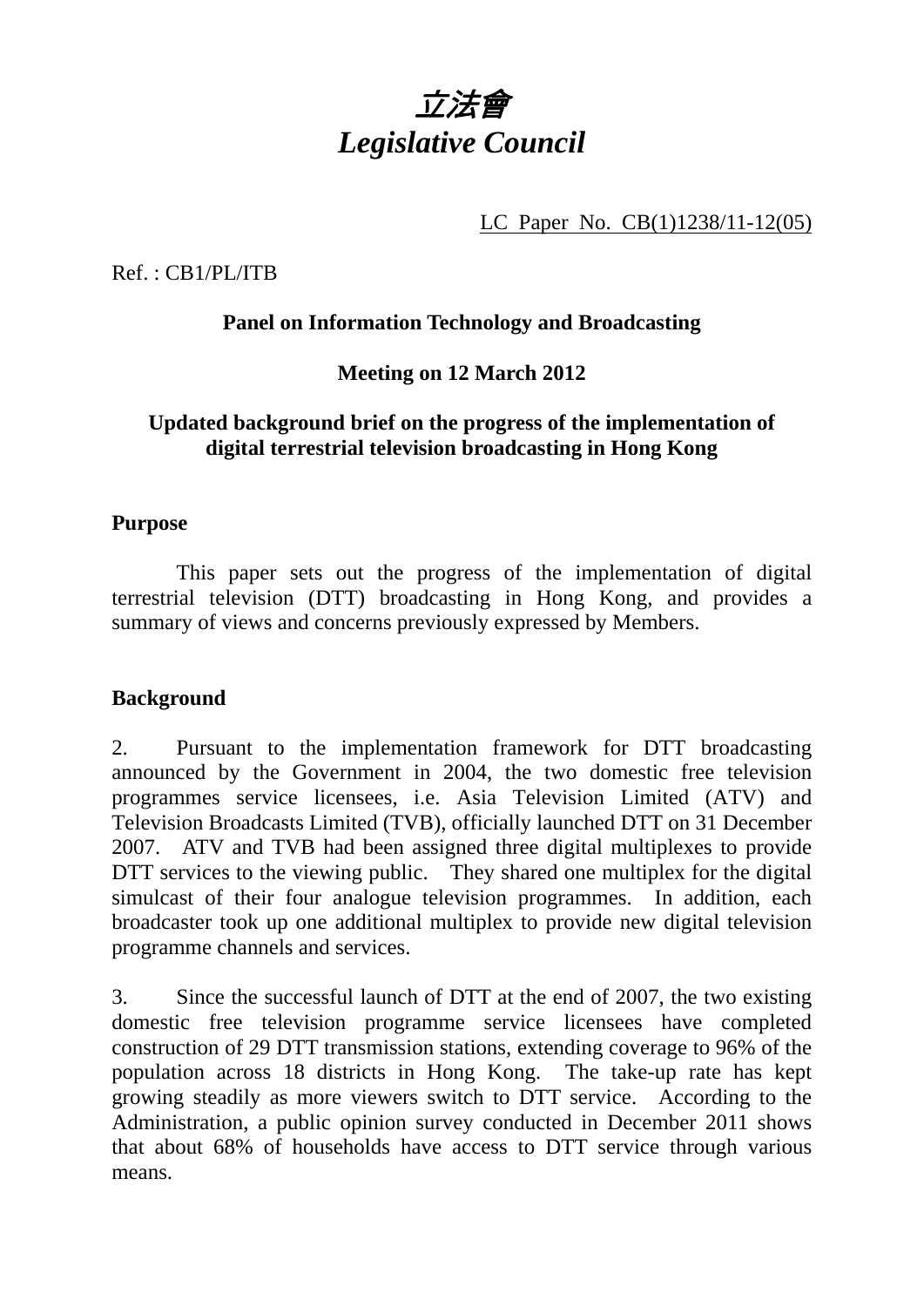#### **Previous discussions**

4. The Panel on Information Technology and Broadcasting (the Panel) received regular reports from the Administration on the latest progress of the implementation of DTT and network rollout since 2007. Panel members in general supported the implementation of DTT broadcasting which had brought major benefits in enhancing efficiency in utilizing radio spectrum, resolved some reception problems, and offered opportunities of new services.

#### Panel meeting on 10 January 2011

5. At the Panel meeting on 10 January 2011, members noted that by end 2011, the DTT coverage would be close to that of the current analogue TV broadcasting, i.e. covering 98% of the population. Some Panel members expressed concern that there would still be 2% of the population that could not have digital coverage. Some remote areas, particular those close to the boundary, currently did not have satisfactory analogue TV reception. This would deprive residents there of their legitimate rights to enjoy quality TV services. Referring to the Administration's claim that the launch of DTT would help address the TV reception problem in remote areas, members urged the Administration to strive to achieve 100% coverage. They also called on the Administration to follow up closely with the two domestic free TV service licensees on network planning and the resources for the construction of transmitting stations. The Administration assured members that ATV and TVB, along with the Office of the Telecommunications Authority, would examine how best to maximize the DTT coverage and, at the same time, endeavour to address the problem of TV reception in those remote areas currently suffered from unsatisfactory analogue TV reception.

6. Some Panel members opined that more programmes of internationally renowned channels should be relayed to increase programme variety. They also expressed concern about the growing phenomenon of TV stations airing programmes of exclusive broadcast rights through their pay TV channels only. As the existing free-to-air TV service was a major source of information and entertainment for the general public in Hong Kong, these members urged the two free terrestrial TV broadcasters to increase the production and variety of their digital TV programmes, so as to attract more viewers to switch to DTT services. The Administration advised that licence conditions were included for ATV and TVB to improve their programme services and to increase the amount of their high-definition television (HDTV) programming, taking into account public views on their performance in the mid-term review of the domestic free TV programme service licences. In fact, ATV had committed to provide a minimum of 60 hours of high definition television (HDTV) programmes per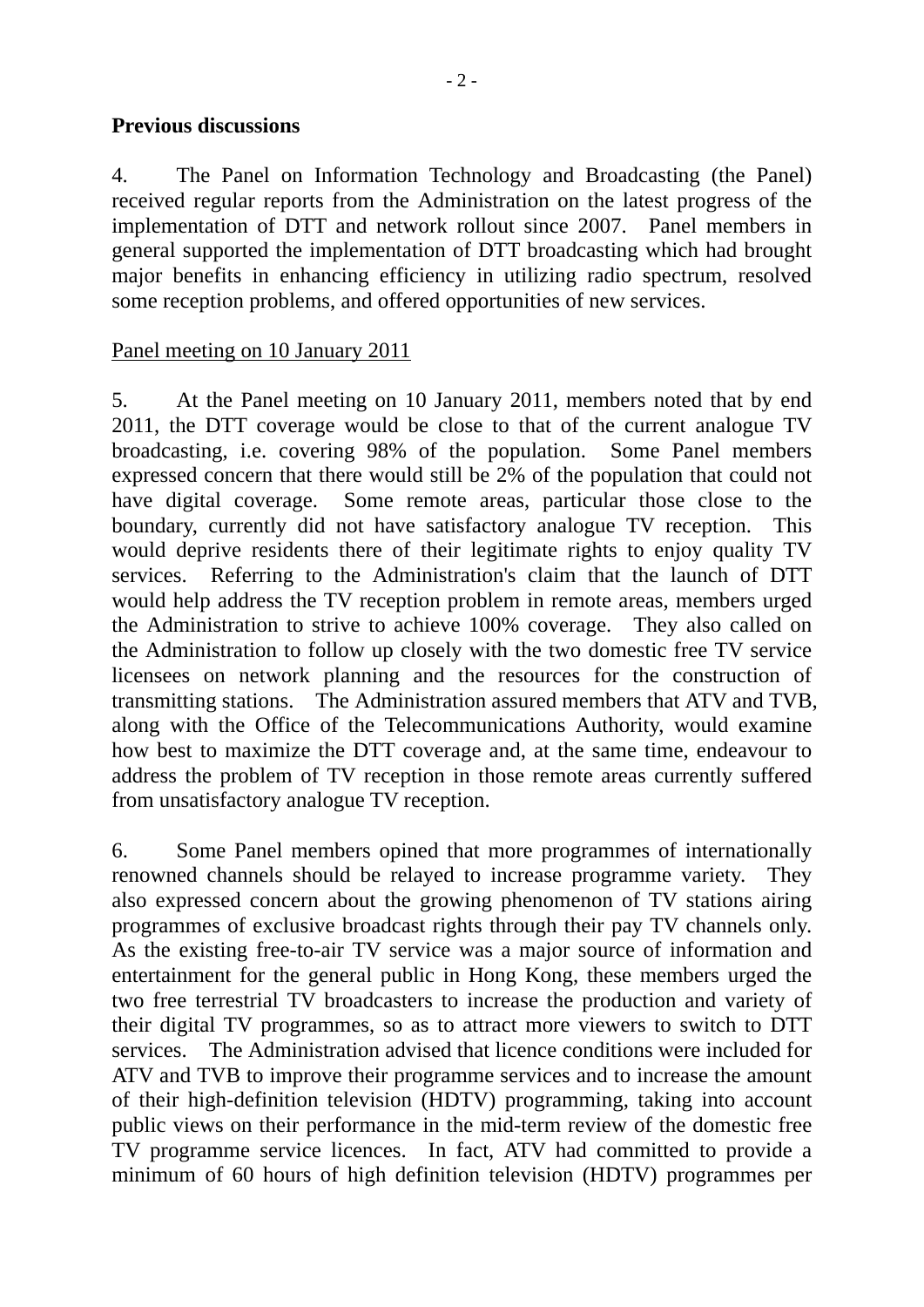week for 2010–2015 and TVB had committed to gradually increase the provision of HDTV programmes from 20 hours per week in 2009 to 120 hours per week by end of 2015. As at January 2011, the amount of HDTV programmes on the channels of ATV and TVB were 105 hours and 150 hours per week respectively, representing a respective increase of 91 hours and 136 hours as compared with December 2007 when DTT services were first launched. As regards programme content, the licensees provided HDTV programmes of different genres, including dramas, 24-hour news and finance programmes, infotainment programmes and documentaries.

7. Some Panel members expressed concern about the low DTT penetration rate as only about 61% of the households in Hong Kong received DTT services. These members opined that measures should be taken by the Administration to boost DTT take-up. They also called on the Administration to assess the impact of the development of integrated digital TV (iDTV) on the DTT penetration rate. The Administration advised that the penetration rate would increase steadily with the much improved audio-visual experience brought about by DTT, the growing variety and choice of iDTV and set-top boxes available in the market at a decreasing price, and the rising public awareness of DTT due to publicity.

#### Progress since June 2011

8. On 21 June 2011, the Chief Executive in Council ordered that the target date for switching off analogue television services (i.e. analogue switch-off, or ASO) be deferred from end 2012 to end 2015. Given that DTT network coverage only stood at about 89% of the Hong Kong population in late 2010, the network coverage of DTT was not yet on par with that of analogue TV at about 98%. Moreover, as the DTT take-up rate stood only at about 63%, the Administration considered that the rate should reach a much higher level than 60% before ASO should be considered.

9. At the Panel meeting on 11 July 2011, members noted that the deferral of ASO would give ATV and TVB more time to extend and optimize its DTT network, including the feasibility study on improvement of coverage in remote areas where current analogue television reception was poor, allow more time for the viewing public to switch to DTT and for the Administration to coordinate with the Mainland authorities on the use of digital dividend in order to yield the maximum economic benefits for Hong Kong.

10. Some Panel members expressed concern that the new target date for ASO in end 2015 might have to be further postponed if there was no improvement on DTT coverage. These members considered that the two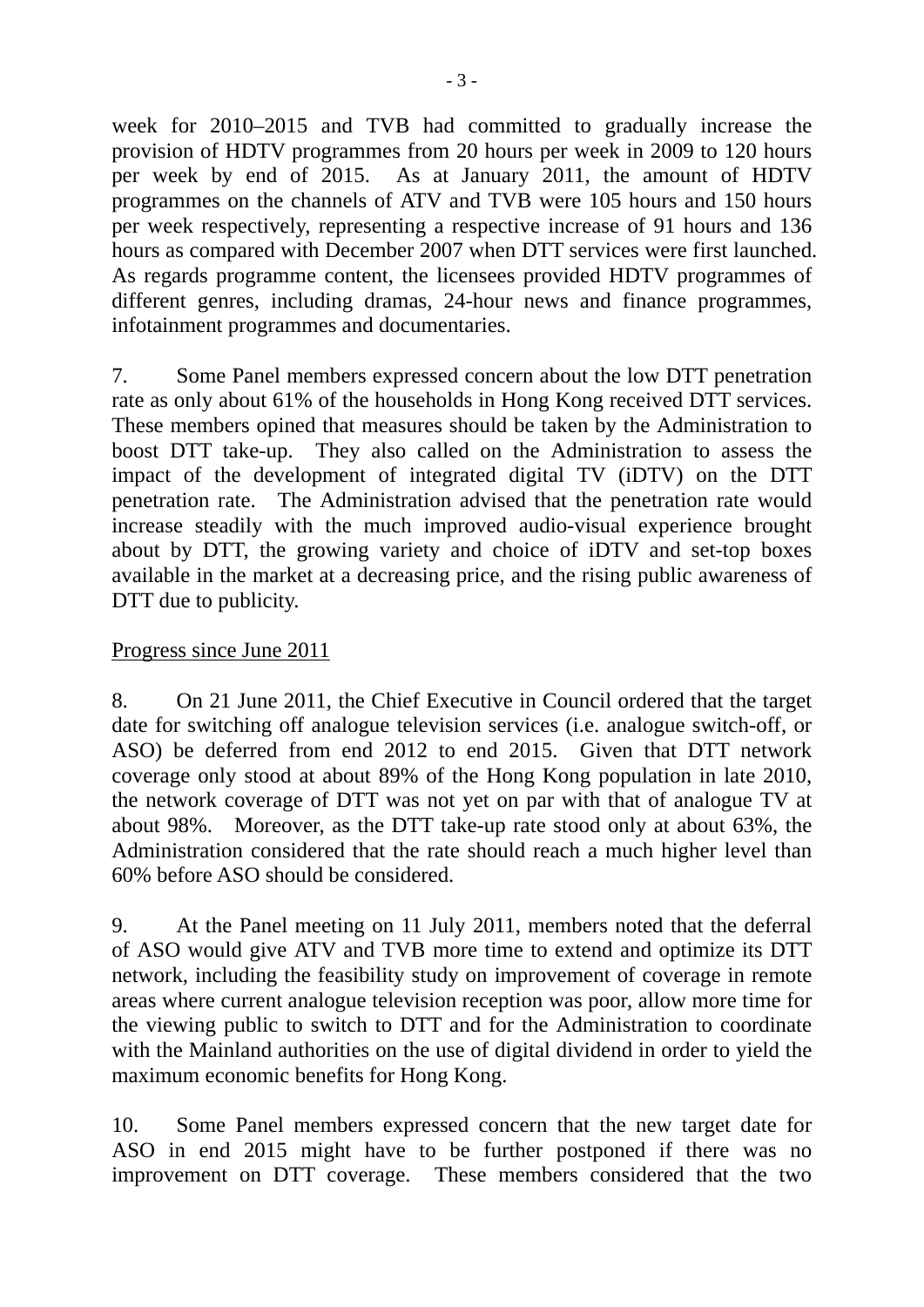domestic free television programme licensees should invest more so as to enlarge the DTT network during the deferral period from end 2012 to end 2015. They also opined that more quality programmes should be broadcast in the DTT channels so as to encourage the audience to switch to DTT. The Administration advised that the DTT network was currently made up of 20 transmitting stations and nine more would be built by end 2011 to further extend the network coverage. The location of the transmitting stations, including the nine new fill-in stations, and the respective covered areas are set out in the **Appendix**. The Administration advised that based on prudent commercial considerations, the television licencees had already seen the need to broadcast quality programmes on their DTT channels to enhance the penetration rate and acted accordingly.

11. Some Panel members opined that the penetration rate might be misleading as many households owned the receivers to watch DTT services on top of the traditional analogue TV sets. To be more accurate, the number of households which owned the receivers to watch DTT services in addition to the analogue TV sets should also be included in the assessment of the penetration rate. This would help the Administration set a more reasonable ASO target date which would not entail the premature and full scale redundancy of the analogue TV sets. The Administration advised that statistics on the number of households which owned the receivers to watch DTT services in addition to the analogue TV sets were not kept by the Administration. Premature replacement of the analogue TV sets on a large scale as a result of the ASO was not envisaged as the prices of set-top boxes which enabled the watching of DTT service on analogue TV sets had fallen to very affordable levels.

### Council questions

12. Hon KAM Nai-wai raised a question at the Council meeting on 20 January 2010 regarding DTT broadcasting, in particular the timing of the analogue switch-off (ASO). The Administration advised that it would take into account the future market situation, including the DTT take-up rate, before taking a final decision on the switch-off. Sufficient preparation would be made in all aspects to ensure public awareness before the ASO was to be implemented. Hon Albert Chan also raised a question at the Council meeting on 15 June 2011 regarding the reception of digital terrestrial television and analogue television signals.

# Special meeting of the Finance Committee

13. Hon Miriam LAU raised a question on, inter alia, the Administration's work plan and expenditure estimates of DTT services at the special meeting of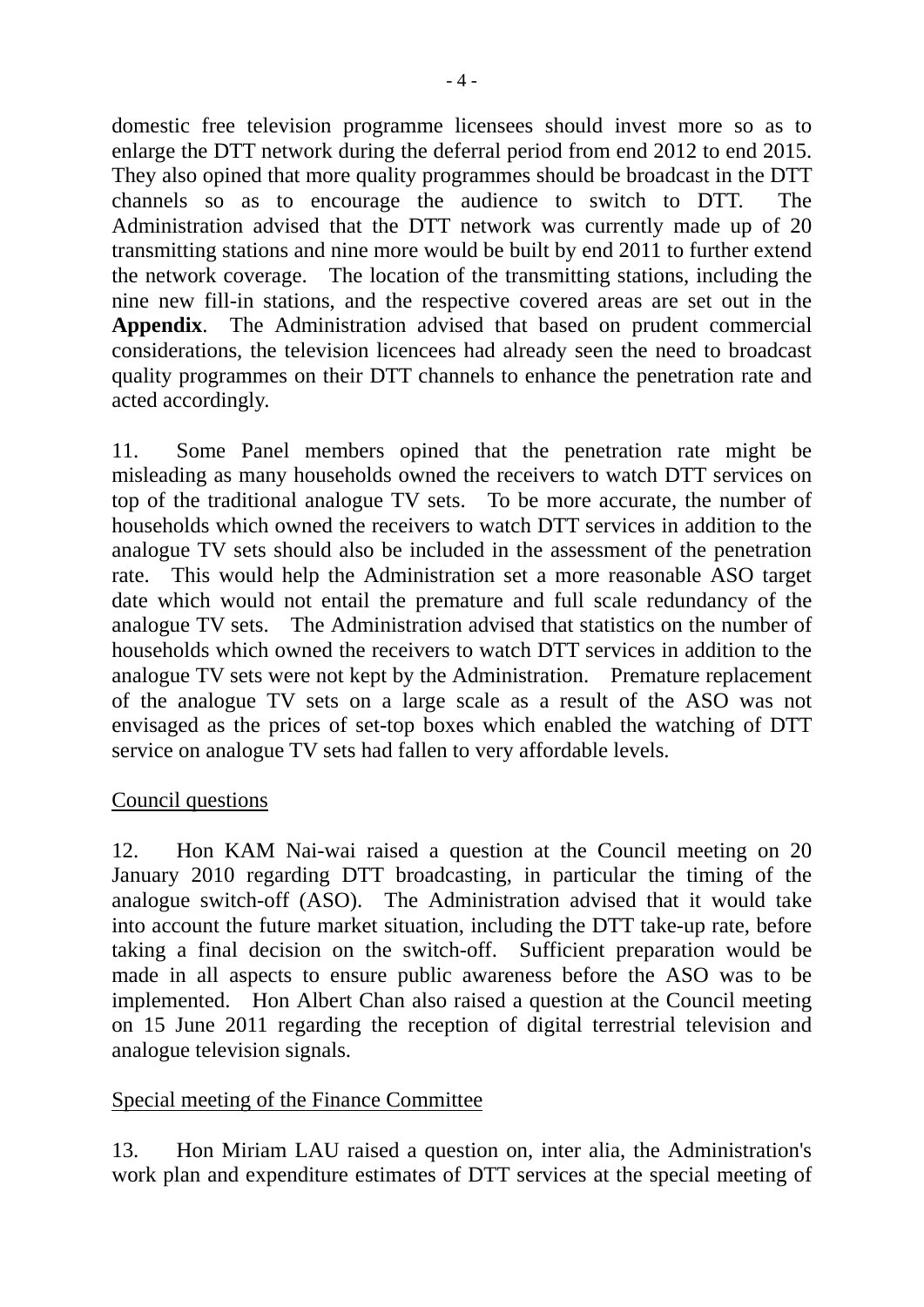the Finance Committee to examine the Estimates of Expenditure 2012-2013 on 7 March 2012. The Administration advised that in 2012-2013, it would continue to monitor the optimization of network coverage by the two existing domestic free television programme licensees with existing resources.

# **Latest position**

14. The Administration will brief the Panel on 12 March 2012 on the latest progress of implementation of the digital terrestrial television services, including progress on achieving DTT coverage on par with that of the analogue broadcasting, market situation of receiver products, public response and latest publicity to encourage DTT take-up.

## **Relevant papers**

Hon KAM Nai-wai's question on "Analogue and Digital Television Services" at the Council meeting on 20 January 2010 and the Administration's reply http://www.legco.gov.hk/yr09-10/english/counmtg/hansard/cm0120-translate-e. pdf

Information paper provided by the Administration for the Information Technology and Broadcasting Panel meeting on 10 January 2011 http://www.legco.gov.hk/yr10-11/english/panels/itb/papers/itb0110cb1-932-3-e. pdf

Updated background brief prepared by the Legislative Council Secretariat for the Information Technology and Broadcasting Panel meeting on 10 January 2011

http://www.legco.gov.hk/yr10-11/english/panels/itb/papers/itb0110cb1-932-4-e. pdf

Minutes of Information Technology and Broadcasting Panel meeting on 10 January 2011

http://www.legco.gov.hk/yr10-11/english/panels/itb/minutes/itb20110110.pdf

Follow-up paper provided by the Administration to the Information Technology and Broadcasting Panel meeting on 10 January 2011

http://www.legco.gov.hk/yr10-11/english/panels/itb/papers/itb0110cb1-2695-1-e .pdf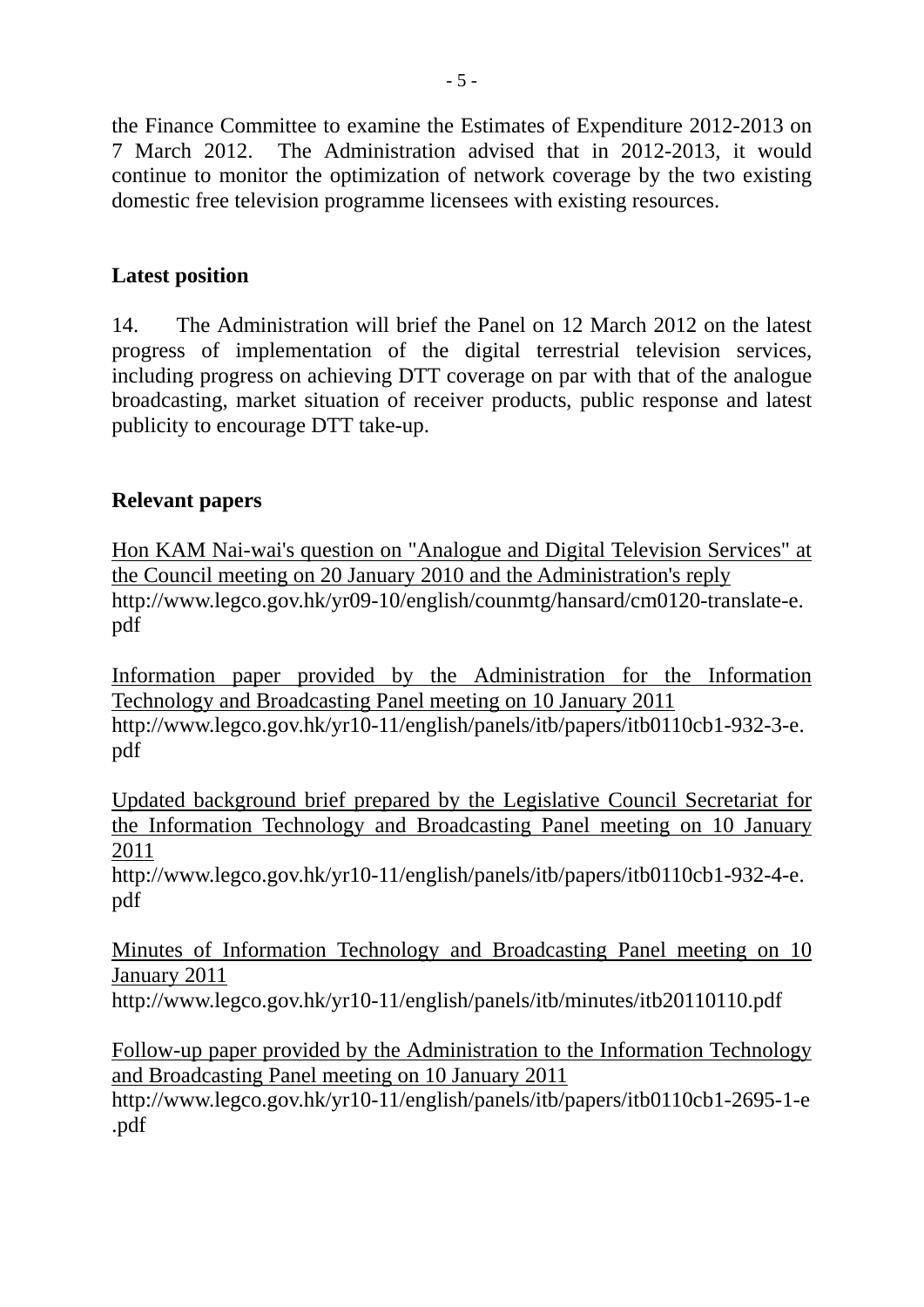Legislative Council Brief on digital terrestrial television - analogue switch-off http://www.legco.gov.hk/yr10-11/english/panels/itb/papers/itb0711-ctbcr91911 e.pdf

Hon Albert CHAN's question on "Reception of digital terrestrial television signals and analogue television signals" at the Council meeting on 15 June 2011 and the Administration's reply http://www.info.gov.hk/gia/general/201106/15/P201106150148.htm

Updated background brief prepared by the Legislative Council Secretariat for the Information Technology and Broadcasting Panel meeting on 11 July 2011 http://www.legco.gov.hk/yr10-11/english/panels/itb/papers/itb0711cb1-2646-6-e .pdf

Minutes of Information Technology and Broadcasting Panel meeting on 11 July 2011

http://www.legco.gov.hk/yr10-11/english/panels/itb/minutes/itb20110711.pdf

Administration's replies to Members initial written questions raised at the special meeting of the Finance Committee on 7 March 2012 http://www.legco.gov.hk/yr11-12/english/fc/fc/w\_q/cedb-ct-e.pdf

Council Business Division 1 Legislative Council Secretariat 6 March 2012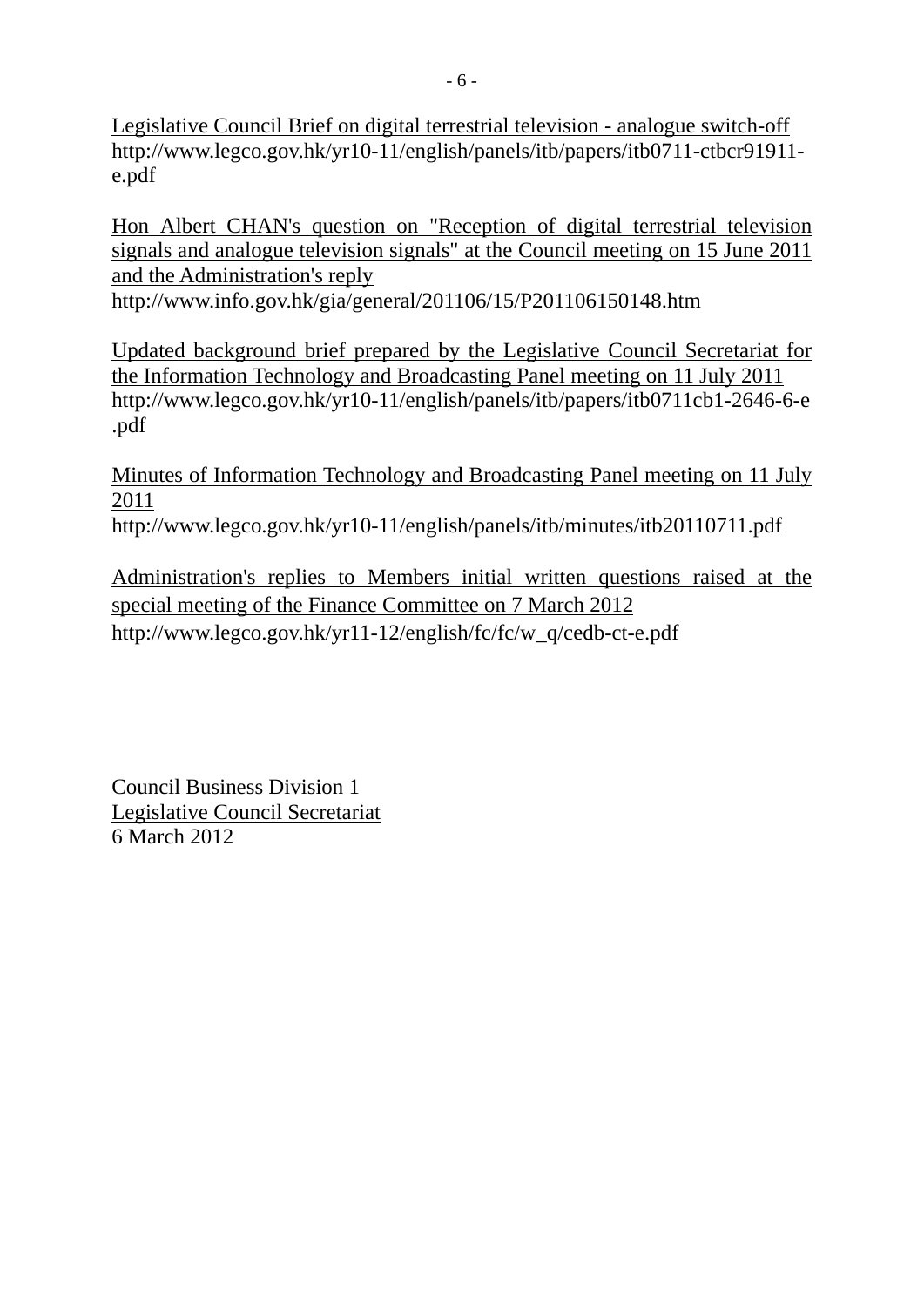## **Covered areas and transmitting stations of digital terrestrial television (DTT) services**

| DTT station                                     | Covered areas                                      |  |
|-------------------------------------------------|----------------------------------------------------|--|
| $(A)$ The 20 existing DTT transmitting stations |                                                    |  |
| Temple Hill                                     | Quarry Bay, North Point, Wan Chai, Central &       |  |
|                                                 | Western, Yau Tsim Mong, Kowloon City, Wong Tai     |  |
|                                                 | Sin, Sham Shui Po, Sha Tin, Cheung Chau, Discovery |  |
|                                                 | Bay                                                |  |
| <b>Kowloon Peak</b>                             | Siu Sai Wan, Chai Wan, Shau Kei Wan, Sai Kung,     |  |
|                                                 | Tseung Kwan O, Yau Tong, Kwun Tong                 |  |
| Golden Hill                                     | Lai Chi Kok, Kwai Chung, Tsing Yi, Tsuen Wan, Ting |  |
|                                                 | Kau, Sham Tseng, Tsing Lung Tau                    |  |
| <b>Castle Peak</b>                              | So Kwun Wat, Tuen Mun, Lam Tei, Yuen Long, Tin     |  |
|                                                 | Shui Wai, Tung Chung                               |  |
| Cloudy Hill                                     | Ma On Shan, Ma Liu Shui, Tai Po, Fanling, Sheung   |  |
|                                                 | Shui, Lo Wu                                        |  |
| Lamma Island                                    | Repulse Bay, Wong Chuk Hang, Ap Lei Chau,          |  |
|                                                 | Aberdeen, Pok Fu Lam, Lamma Island                 |  |
| Mount                                           | Happy Valley, Causeway Bay, Wan Chai               |  |
| Nicholson                                       |                                                    |  |
| Sheung<br>Yeung                                 | Tseung Kwan O, Sheung Yeung, Ha Yeung, Sheung      |  |
| Shan                                            | Sze Wan                                            |  |
| Sai Wan<br>Shan                                 | Chai Wan, Siu Sai Wan                              |  |
| (Chai Wan)                                      |                                                    |  |
| Piper's Hill                                    | Cheung Sha Wan, Sham Shui Po                       |  |
| <b>Brick Hill</b>                               | Aberdeen, Shouson Hill, Repulse Bay, Chung Hom     |  |
|                                                 | Kok                                                |  |
| <b>Beacon Hill</b>                              | Hin Tin, Tai Wai                                   |  |
| Hill 374                                        | Yuen Long, Mong Tseng Wai, Shui Pin Tsuen          |  |
| (Yuen Long)                                     |                                                    |  |
| <b>Potting Peak</b>                             | Shek O, Hok Tsui (Cape D'Auguilar)                 |  |
| Stanley                                         | Stanley, Red Hill                                  |  |
| Cheung Chau                                     | <b>Cheung Chau</b>                                 |  |
| 141<br>(Tai<br>Hill                             | Tai Lam Chung                                      |  |
| Lam Chung)                                      |                                                    |  |
| Tai Po Tsai                                     | Tai Po Tsai                                        |  |
| Robin's Nest                                    | Shan Tsui, Yim Liu Ha, Luk Keng, Ping Che, Kwan    |  |
|                                                 | Tei                                                |  |
| Tai O                                           | Tai O                                              |  |